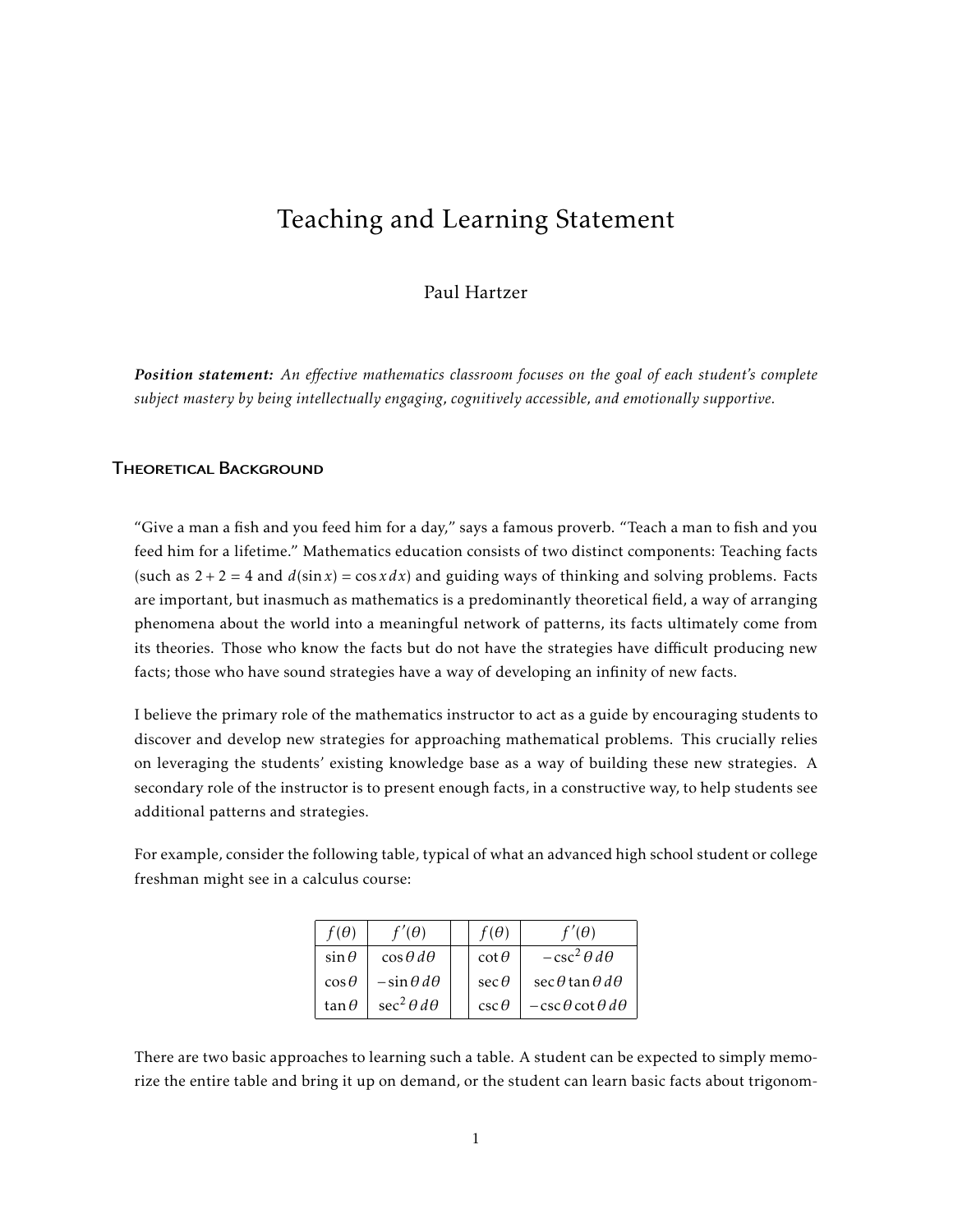etry and calculus sufficient to generate the table as needed but also useful in other applications, such as these:

- Prior knowledge (trigonometry)
	- $-$  tan  $\theta$  = sin $\theta$ /cos $\theta$
	- cot*θ* = 1*/*tan*θ* = cos*θ/*sin*θ*
	- $-$  sec  $\theta = \frac{1}{\cos \theta}$
	- csc*θ* = 1*/*sin*θ*
	- $-\sin^2\theta + \cos^2\theta = 1$
- Quotient Rule (basic calculus)

$$
- d(f(x)/g(x)) = \frac{g(x)f'(x) - g'(x)f(x)}{g^2(x)}
$$

• Specific knowledge (calculus)

$$
- d(\sin \theta) = \cos \theta \, d\theta
$$

$$
- d(\cos \theta) = -\sin \theta d\theta
$$

The identity  $\sin^2 \theta + \cos^2 \theta = 1$  can in turn be derived from the Pythagorean theorem  $(a^2 + b^2 = c^2)$ and the definition of  $\sin\theta$  and  $\cos\theta$  as  $\psi_c$  and  $\psi_c$ , respectively. Furthermore, the Quotient Rule can be derived from the Power Rule  $(d(f(x^n)) = nx^{n-1} dx)$  and the Product Rule  $(d(f(x)g(x)) = f'(x)g(x) +$  $g'(x) f(x)$ ). Simply teaching each of these things as rules to be followed, without at least offering the underlying derivation, obstructs full mastery on the part of the student.

In my honors calculus course, I have used the following example to demonstrate that the integral really does calculate the area under a curve. Take the function  $y = 2x$ , from 0 to 4:

$$
y = \int_0^4 2x \, dx
$$

This is easy to integrate by the inverse of the Power Rule, specifically:

$$
y = \int_0^4 2x \, dx
$$
  
=  $\left. \frac{2x^2}{2} \right|_0^4 = x^2 \Big|_0^4$   
=  $4^2 - 0^2 = 16$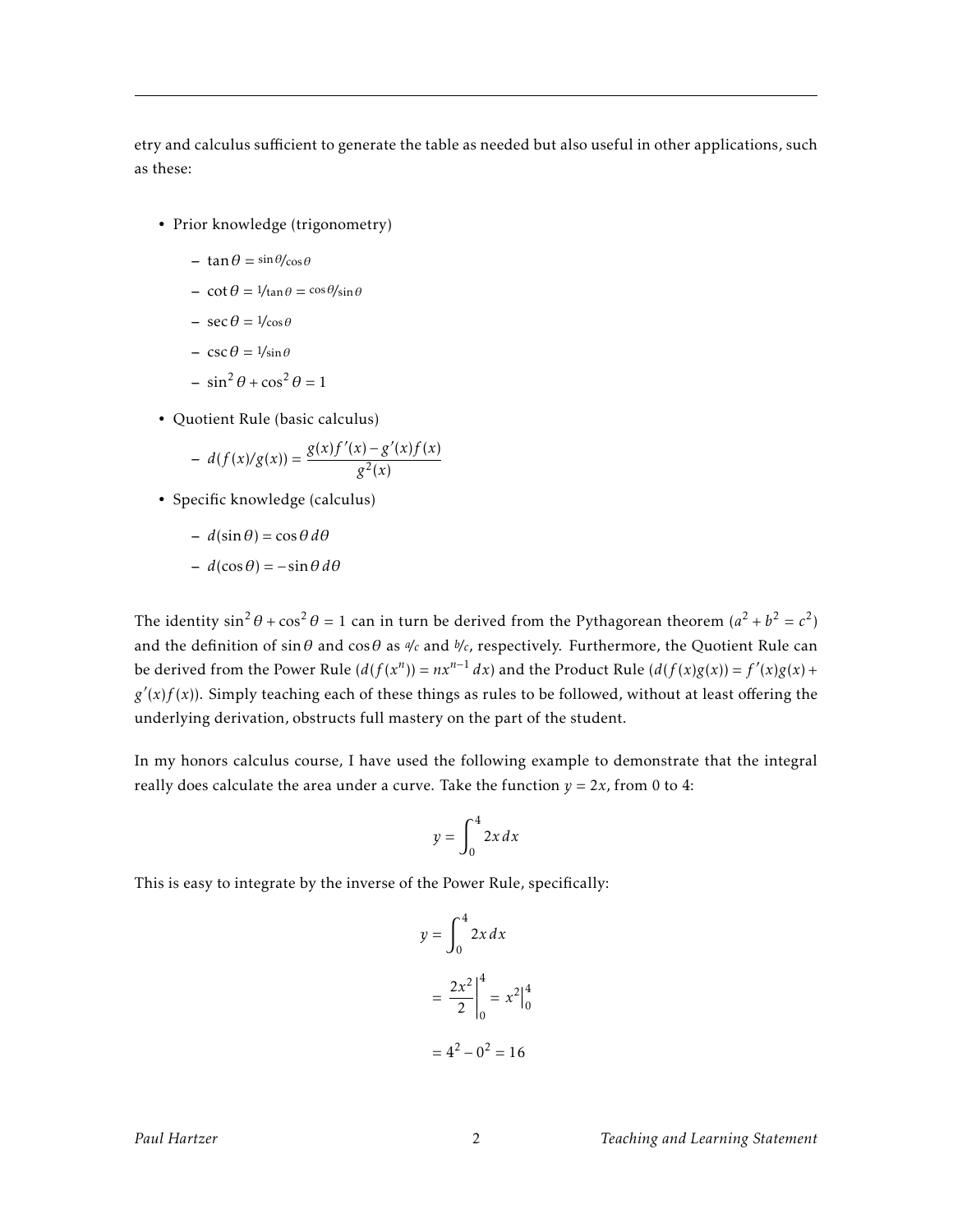Consider that  $y = 2x$  represents the hypotenuse of a triangle which passes through (0,0) and (4,8), in other words, a right triangle with a base of 4 and a height of 8. From geometry, students know how to calculate this area:  $h \cdot w/2 = 8.4/2 = 32/2 = 16$ . They can thus see that this new thing, integration, returns the same result as a known method, and they feel more confident trusting integration for more complex functions.

Mathematics education is particularly notorious for being boring, difficult to penetrate, and little but a series of meaningless algorithms and rules. By showing how these algorithms and rules were developed in the first place, the effective educator can guide students towards mastery, as well as kindling the flame of curiosity for further exploration: Ultimately, nearly every rule of mathematics was devised by sound, systematic problem-solving. One strong challenge that the secondary mathematics educator must overcome is the experience and self-efficacy of many students that they can't do math, that they're just not any good at it.

One way to improve self-efficacy is through group-work, as struggling students see both that some of their cohort also struggle and that some of their cohort have mastered parts of the material. A study by Bishop and Pflaum showed that students have more positive attitudes towards student-focused activity work than lecture-based lessons.<sup>1</sup> Additionally, direct group work leads to higher retention; while lecture-based education can have retention as low as 5%, long-term retention of hands-on group work is about  $50\%$ <sup>2</sup>

My ideal classroom management and organization is constructed to facilitate student exploration. Desks should be easy to move between a lecture-focussed grid style (preferably with semi-circular rows rather than straight ones, allowing for greater student interaction) and group-based desk clustering. Rules are based on mutual respect between students, to encourage all students to participate. The message through both the desk layout and the rules is that, while the designated teacher may have more content-specific knowledge, everyone in the room is there to contribute, to teach, and to learn.

A significant portion of my assessment of student understanding will be based on close monitoring of participation, enthusiasm, and consistency of student results. While a certain portion of the grade must be based on traditional summative exercises, strong attention will also be paid to formative exercises. Examples include completion of worksheets and bellwork, "show of hands" and accuracy of solutions completed on the board, degree and quality of participation in group work, and so forth.

<sup>1</sup>Willis, J. (2010) *Learning to Love Math: Teaching Strategies that Change Student Attitudes and Get Results*. Alexandria, VA: ASCD. p. 10.

<sup>&</sup>lt;sup>2</sup>Meriweather, A. (2011, July). Class notes, TED6350 (Effective Urban Educator).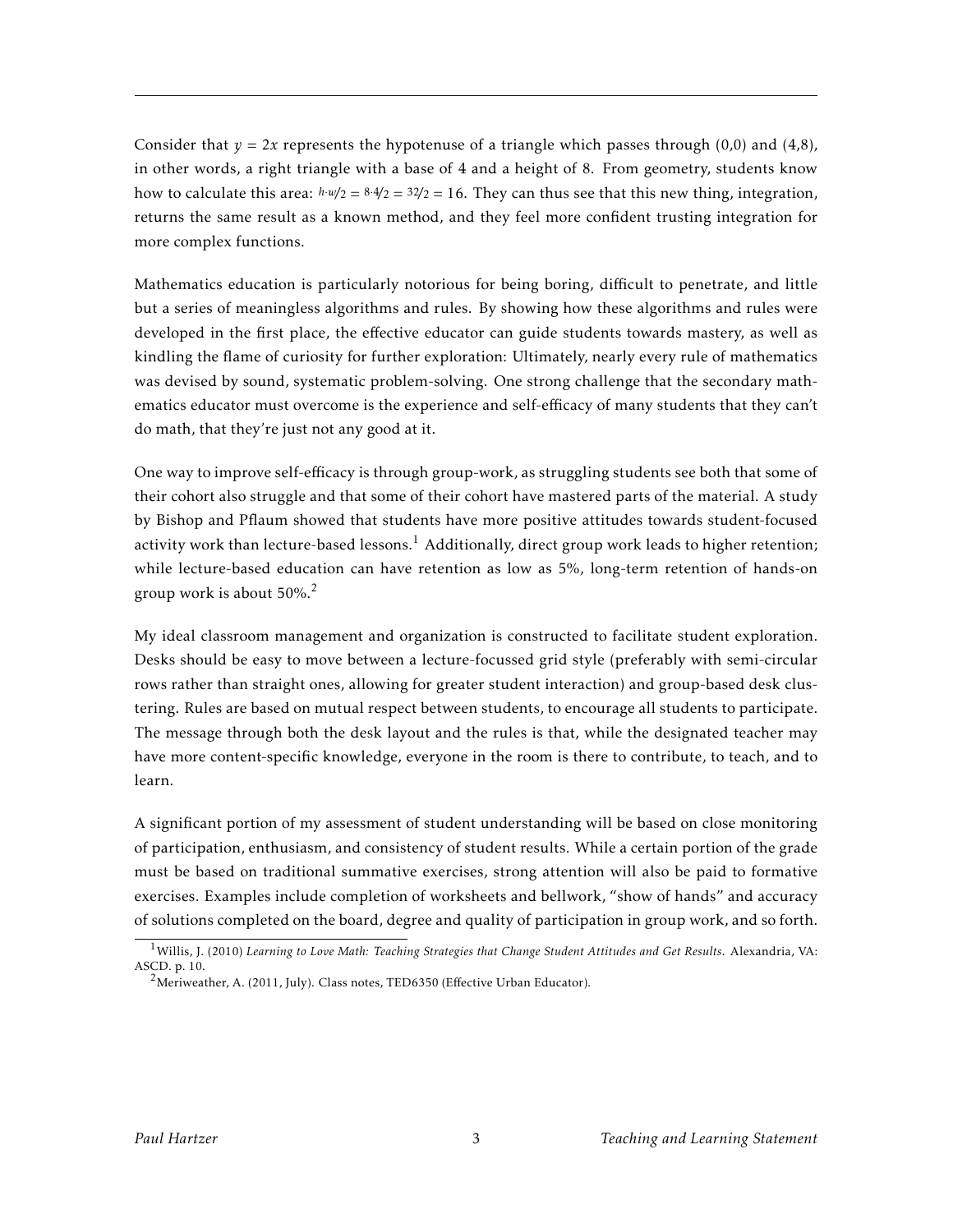## Reflectiveness

Learning is a communal activity, involving dialogue between the teacher and the student. A teacher presents material; an effective teacher ensures that the material is being understood by the students, and this can only be accomplished by truly listening to the students as they articulate their understanding of that material.

My personal background earning a Master's degree in linguistics brings with it a sensitivity to the transition points in a message: The teacher speaks, the student interprets; the student responds, the teacher interprets. A simple exchange thus represents four transition points, four places in which communication can be effected or disrupted. As the professional in the situation, it is incumbent particularly on the teacher to be mindful of each of these transition points. It is not nearly enough to merely present information and assume that the "smart" students will get it and the students who don't get it just aren't trying.

Overcoming this assumption requires a high degree of self-awareness on the teacher's part. Formative assessments serve a dual purpose: They allow the teacher to gauge student mastery, but on a deeper level, they allow the teacher to explore the rift between teaching goals and actual accomplishments. The consistent failure of students to master material as intended is ultimately rooted in the teacher's lapse in presenting the material in an effective way.

As a teacher, I feel that I effectively monitor body language and other cues to gauge levels of understanding, and that I'm flexible with modifying content to match student needs. A weakness at this early stage of my career is that I can sometimes rush through material in an attempt to "get through it all"; as I continue to develop as a teacher, I will place a premium not on getting through all the planned material but rather on focusing on student understanding.

Another personal weakness is due to the fact that I have always excelled at mathematics, meaning that it's sometimes difficult for me to relate fully to those students who have more challenges in that regard. I do believe that every student has the capacity to master mathematics, particularly at the high school level. However, I can sometimes rush through explanations while struggling students just fall farther behind. To address this, I have used tutorial opportunities to explore how students learn, and where the disconnect is between them and the material, in order to better manage how I teach at the class level.

As a part of my educational experience, I attended DACTM  $11^3$ . As I discuss in the next session, I used the material presented in one of the lectures there in my pre-calculus class. Additionally, I have visited a variety of schools around the Detroit Public School system, as well as sitting in on several classes in subjects other than mathematics at my current pre-service placement, Western

 $3$ Detroit Area Council of Teachers of Mathematics and Metropolitan Detroit Science Teachers Association 2011 Fall Conference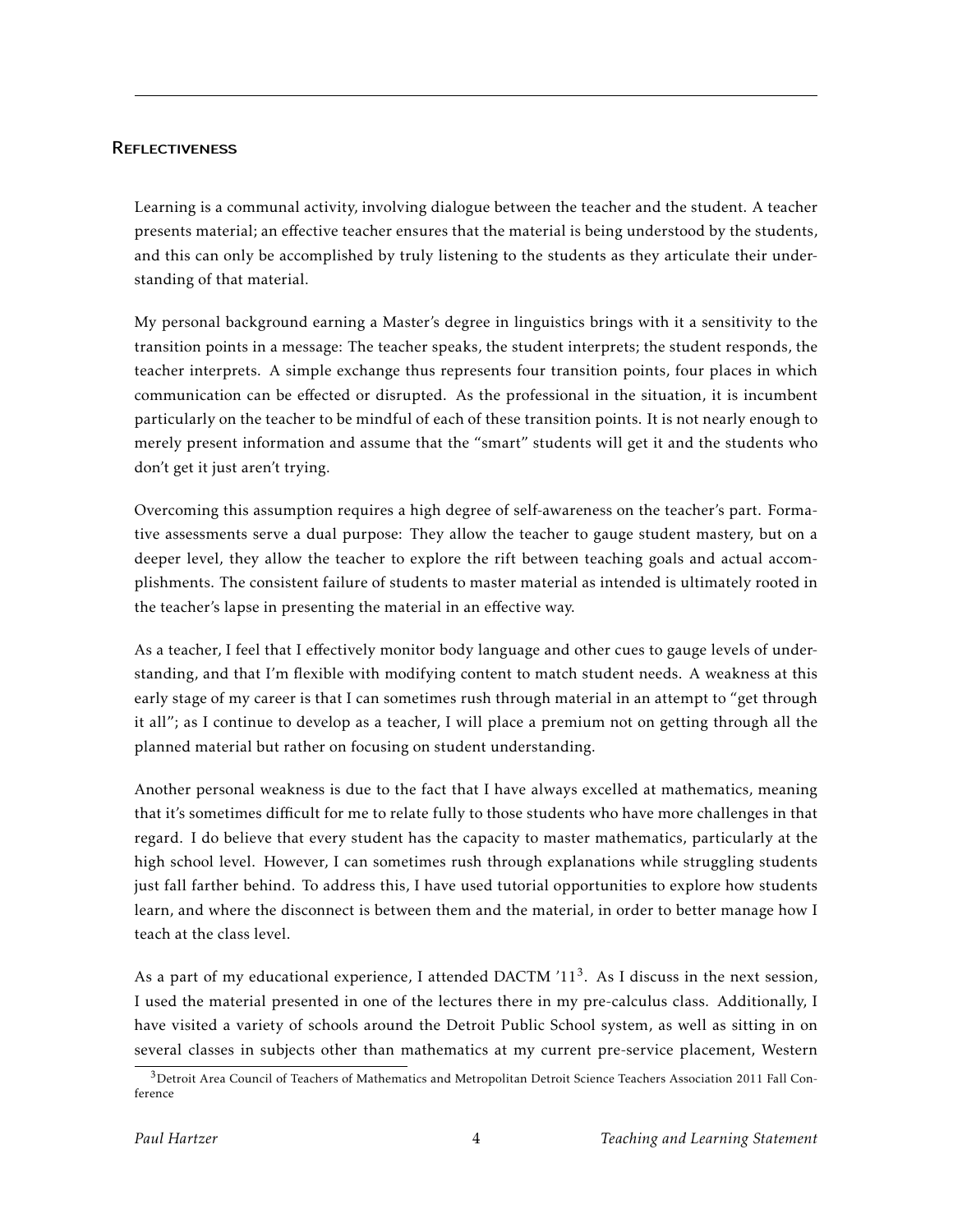International High School. This experience have given me a variety of perspectives on how to teach (and not teach).

#### **INNOVATION**

As discussed above, simply lecturing on a subject is the least effective way to teach true mastery. Educational experiences must be dynamic and involve student participation as both individuals and members of a learning community. Different students learn differently, and it's incumbent upon the educational facilitator to reach out across the multiple intelligences.

One way to be innovative is to tie math topics in to real world examples. When early mathematicians developed ways of calculating the circumference of circles, it wasn't to pass the time or muse on universals, it was to provide practical ways to, for instance, use wheels to measure distance. In his Commentary on Euclid's Elements, for instance, Proclus describes how geometry came from the Egyptian need to calculate the impact of the Nile flooding. $4$ 

Students interact with math every day. Athletes deal with physics in calculating, for instance, whether they can make it to second base before the ball does. Students buy things: How do they calculate whether they have enough money for what they want? Students' walks to school can be used to teach trigonometry; students' clothing sizes or personal preferences can be used to teach statistics, and to discuss market research.

Another way in which innovation is used in my classroom is through reinforcing that the most important aspect of mathematics is getting the same answer from the same problem, regardless of the choice of intervening steps. For instance, as discussed above, either trigonometry or calculus can be used to find the area of the polygon. Elementary and secondary students might be aware of a variety of ways to do long multiplication, such as:



<sup>4</sup>Frankland, W. B. (1905) *The first book of Euclid's elements: with a commentary based principally upon that of Proclus Diadochus*. London: Cambridge University Press Warehouse. p. ix.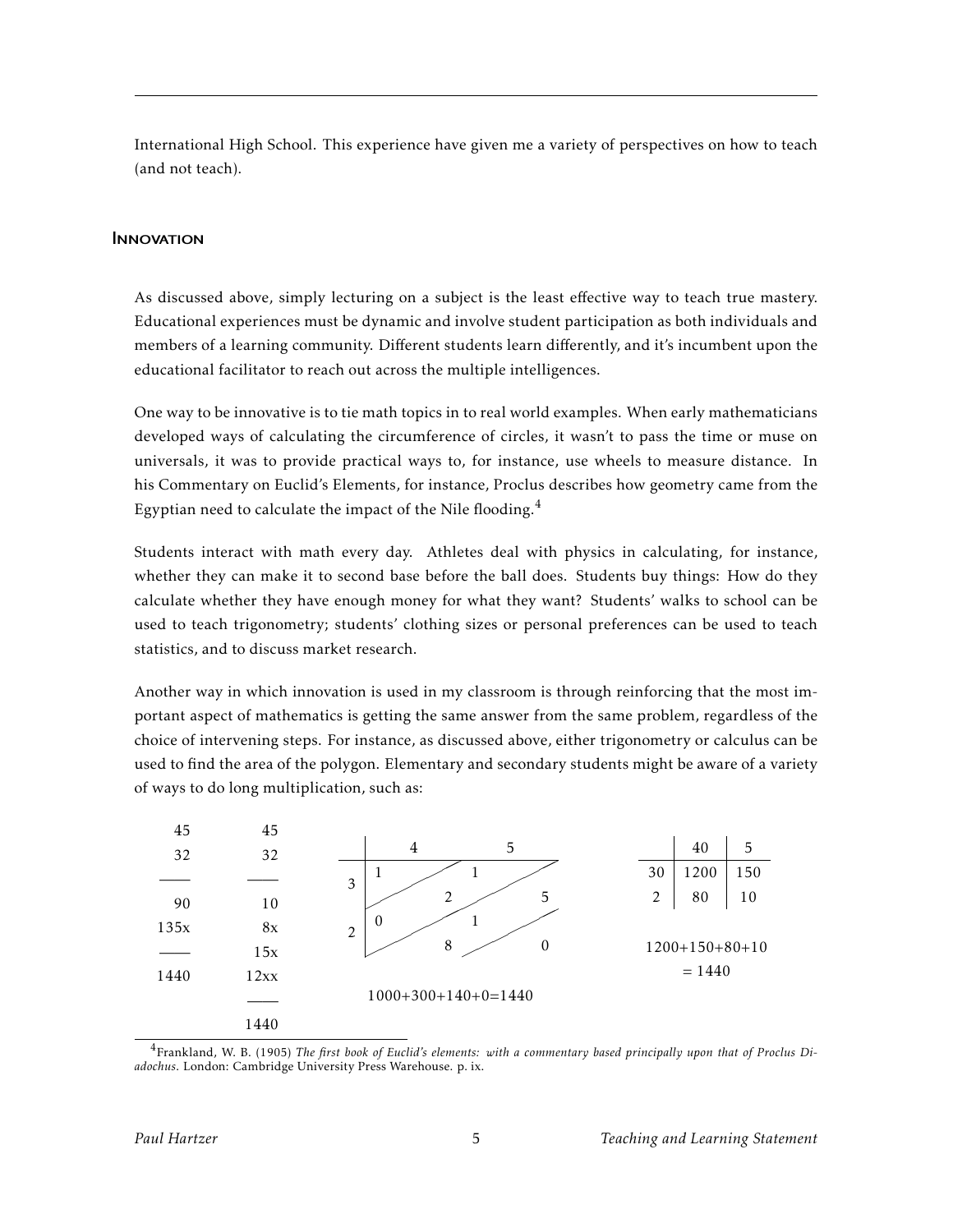All of these methods return the same result, even though they look different. The last of these involves a table that can be generalized for polynomial multiplication and division, as well as several other related functions.<sup>5</sup> I presented this alternative to traditional polynomial multiplication and division to my pre-calculus students; for instance,  $(2x^2 - 5x + 7)(4x^2 + 3x + 1)$  would be represented and solved as follows:

|        | $2x^2$  | $-5x$    | $+7$     |
|--------|---------|----------|----------|
| $4x^2$ | $8x^4$  | $-20x^3$ | $+28x^2$ |
| $+3x$  | $+6x^3$ | $-15x^2$ | $+21x$   |
|        | $+2x^2$ | $-5x$    |          |

generating the final answer of  $(2x^2 - 5x + 7)(4x^2 + 3x + 1) = 8x^4 - 14x^3 + 15x^2 + 16x + 7$ . By presenting students with multiple solving strategies, and explicitly directing them to use the one that works best for them, I reinforce the core theme that there's rarely a single "correct" way to solve a problem.

## Commitment to Diversity

Different students learn in different ways. Some students come into the classroom expecting to excel in mathematics, others come equipped thinking that they're no good at it. Each student brings in different life experiences, and different challenges from home can bleed over into the learning environment. Some students bring language barriers, learning barriers, or physical or mental impairments that create obstacles for content mastery.

One way in which I can address some of these challenges is by gathering information about each of my students. What is their neighborhood like? What are their cultural expectations for success? What sort of formal IEP-based restrictions do they have? It is important for me to understand as much as possible about where each student is coming from, and to make accommodations where I can. Additionally, I encourage parents and other caregivers to be involved in the educational process, either directly through helping their charges in the work or indirectly through providing safe, quiet places to complete homework.

Within the context of the classroom, as much as possible, all students will be treated equally while being respected as individuals with different strengths and weaknesses. If the goal is for everyone to reach the same place (subject mastery), and everyone starts from a different place, then it stands to reason that they'll have to take different paths to get to the goal. My objective is to find those paths and aid the students along them.

<sup>&</sup>lt;sup>5</sup>Imboden, D. (2011) "FOIL Is Dead! Use Generic Rectangles to Unify Eight Algebra 1 and 2 Skills". Presented at Detroit Area Council of Teachers of Mathematics and Metropolitan Detroit Science Teachers Association 2011 Fall Conference, November 12, 2011.